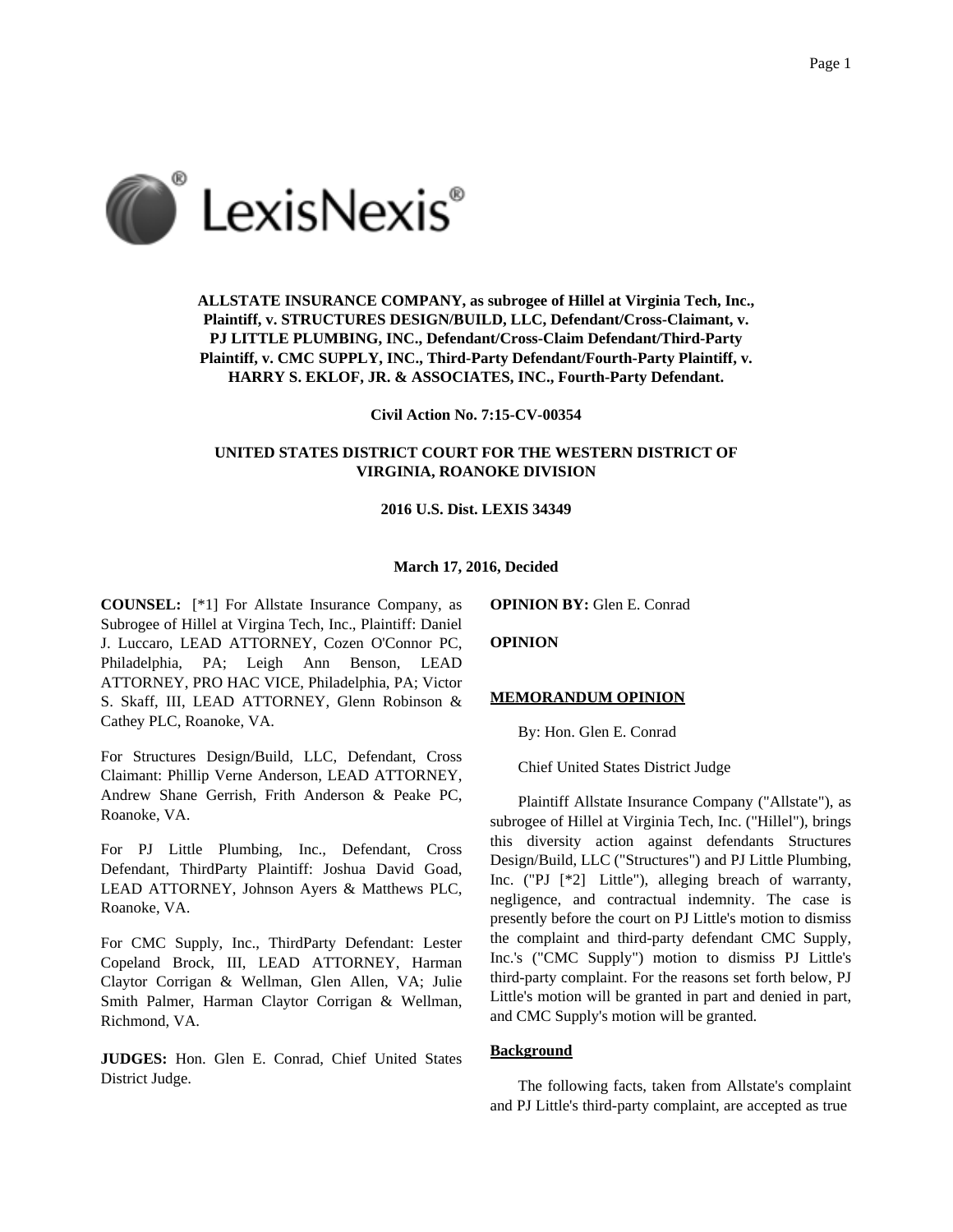for purposes of the motions to dismiss. See Erickson v. Pardus, 551 U.S. 89, 94, 127 S. Ct. 2197, 167 L. Ed. 2d 1081 (2007).

Allstate is an Illinois corporation and subrogee of Hillel. Structures is a Virginia limited liability company engaged in the business of designing and constructing buildings. PJ Little is a Virginia corporation engaged in the business of plumbing.

At all times material herein, Hillel owned and operated the Rosenberg Hillel Center for Jewish Life at 710 Toms Creek Road in Blacksburg, Virginia (the "Property"). Allstate provided insurance coverage to Hillel for the Property. On or about March 22, 2011, Hillel contracted with Structures for the design and construction of the Property. Structures then subcontracted with PJ Little for plumbing and "mechanical installation [\*3] work" on the Property. Compl. ¶ 9. This work included the installation of a "CVPC to brass connector" that attached to the piping of a hot water storage tank. Id. ¶ 10.

A certificate of occupancy was issued for the Property on January 23, 2013. On or about June 17, 2013, the connector failed, resulting in significant water damage to the Property itself and to the insured personal property stored inside the Property. According to the complaint, the connector used in the installation was improper because the plumbing system produced temperatures in excess of what the connector was able to handle. Pursuant to the insurance policy on the Property, Allstate made payments to Hillel in the amount of \$183,261.97.

On June 26, 2015, Allstate, as subrogee of Hillel, filed a complaint against Structures and PJ Little, alleging various state law claims. In Count I, Allstate alleges that Structures breached its express warranty that the building would be "free from defects for a period of one year from substantial completion." Id. ¶ 17. In Count II, Allstate contends that Structures was negligent in, inter alia, designing the hot water system and instructing PJ Little as to the installation of the [\*4] connector. In Count III, Allstate seeks contractual indemnification from Structures, pursuant to § 8.5 of the contract between Hillel and Structures that specifies that Structures will indemnify Hillel for any negligence or omissions by any of its subcontractors. In Count IV, Allstate alleges that PJ Little was negligent in failing to properly install the hot water system. In Count V, Allstate alleges that PJ Little

breached its implied warranty to perform its services in a good, safe, and workmanlike manner, free of defects. Allstate seeks damages in the amount of \$183,261.97.

On August 13, 2015, Structures filed cross-claims against PJ Little for breach of warranty, contractual indemnification, and equitable indemnification. Structures argues that PJ Little was solely responsible for selecting the materials used in the installation of the hot water system and for installing the connector. In the event that Allstate is entitled to relief from Structures, Structures believes that it is entitled to indemnification from PJ Little.

On September 15, 2015, PJ Little filed a third-party complaint against CMC Supply. CMC Supply is a Virginia corporation engaged in the business of selling plumbing, [\*5] electrical, and building supplies. On August 21, 2012, CMC Supply sold to PJ Little, inter alia, the connector that PJ Little then installed into the hot water system. According to the third-party complaint, the connector was defective, and that defect caused the connector to fail and damage the Property. PJ Little asserts that a conforming connector would not have failed under the same circumstances. As such, PJ Little asserts a claim of breach of implied warranty of merchantability against CMC Supply and seeks direct, incidental, and consequential damages, as well as any other appropriate relief.

On November 18, 2015, PJ Little moved to dismiss the complaint pursuant to Rule 12(b)(6) of the Federal Rules for Civil Procedure. On December 7, 2015, CMC Supply moved to dismiss PJ Little's third-party complaint pursuant to Rule 12(b)(6). The court held a hearing on both motions on March 2, 2016. The motions have been fully briefed and are ripe for disposition.

## **Standards of Review**

Rule 12(b)(6) of the Federal Rules of Civil Procedure permits a party to move for dismissal of an action for failure to state a claim upon which relief can be granted. To survive such a motion, a plaintiff must establish "facial plausibility" by pleading "factual content that allows the court [\*6] to draw the reasonable inference that the defendant is liable for the misconduct alleged." Ashcroft v. Iqbal, 556 U.S. 662, 678, 129 S. Ct. 1937, 173 L. Ed. 2d 868 (2009). All well-pleaded allegations in the complaint are taken as true and all reasonable factual inferences are drawn in the plaintiff's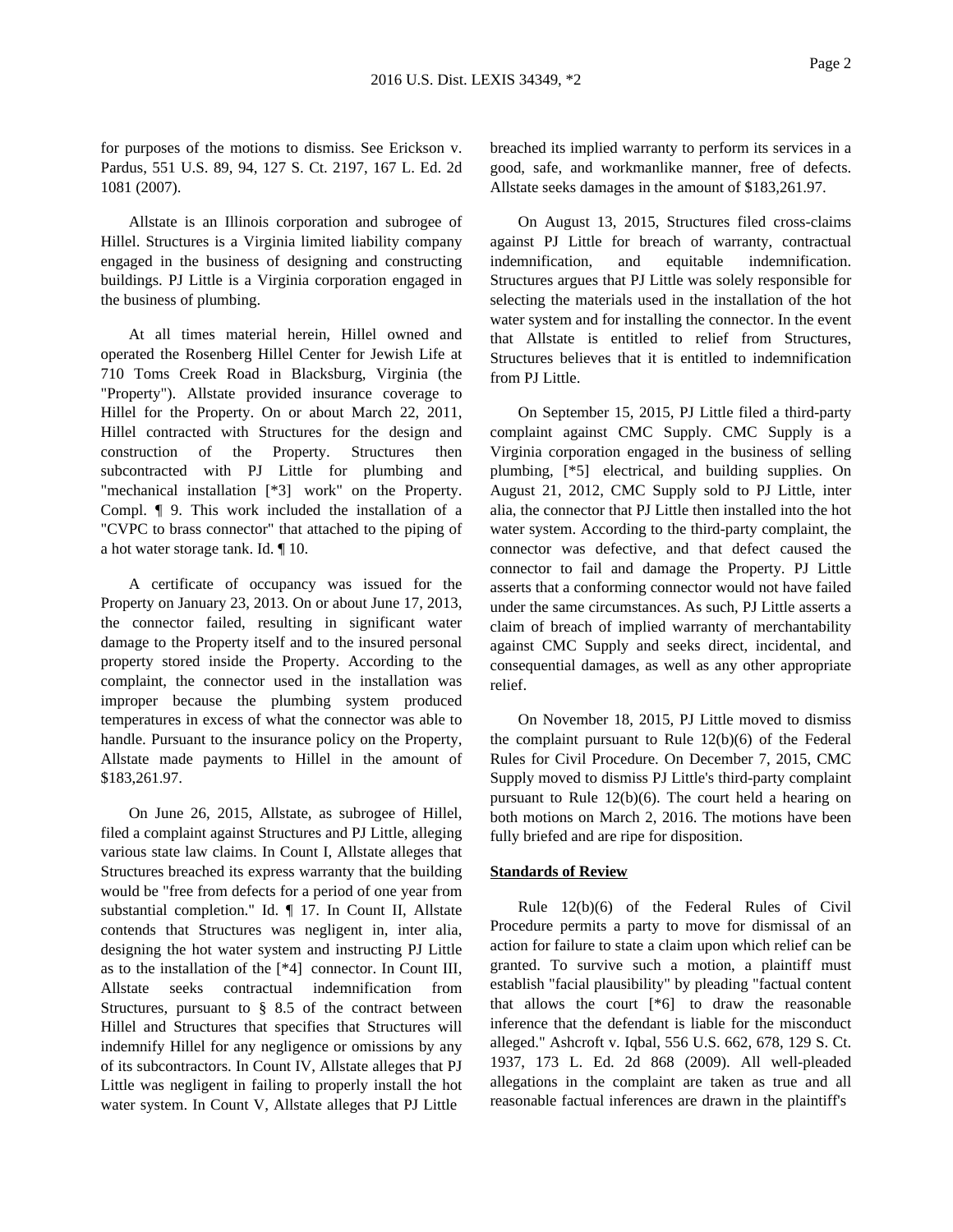favor. Edwards v. City of Goldsboro, 178 F.3d 231, 244 (4th Cir. 1999). However, "[a]t bottom, a plaintiff must 'nudge [her] claims across the line from conceivable to plausible' to resist dismissal." Wag More Dogs, LLC v. Cozart, 680 F.3d 359, 364-65 (4th Cir. 2012) (quoting Bell Atl. Corp. v. Twombly, 550 U.S. 544, 570, 127 S. Ct. 1955, 167 L. Ed. 2d 929 (2007)). Moreover, the complaint must contain sufficient facts "to raise a right to relief above the speculative level" and "state a claim to relief that is plausible on its face." Twombly, 550 U.S. at 555, 570. Although a complaint need not contain detailed factual allegations, it must contain more than "labels and conclusions" and "a formulaic recitation of the elements of a cause of action will not do." Id. at 555. In considering a Rule  $12(b)(6)$  motion, the court may consider exhibits attached to or referred to in the complaint. See Phillips v. LCI Int'l, Inc., 190 F.3d 609, 618 (4th Cir. 1999).

# **Discussion**

## **I. PJ Little's Motion to Dismiss**

In its motion, PJ Little argues that the court should dismiss Allstate's claims against it for two reasons: (1) the negligence claim in Count IV is barred by the economic loss rule, and (2) PJ Little did not owe any contractual duty to Allstate or Hillel that could give rise to an alleged warranty. The court [\*7] will consider each argument in turn.

## **a. Count IV: Negligence**

In Count IV of the complaint, Allstate alleges that PJ Little negligently installed the hot water system. In its motion to dismiss, PJ Little argues that this negligence claim should be dismissed because Allstate cannot recover such economic losses in a tort action.

"Virginia's economic loss rule 'is intended to preserve the bedrock principle that contract damages be limited to those within the contemplation and control of the parties in framing their agreement.'" Cty. of Grayson v. RA-Tech Servs., Inc., No. 7:13CV00384, 2013 U.S. Dist. LEXIS 161323, 2013 WL 6002348, at \*3 (W.D. Va. Nov. 12, 2013) (quoting City of Richmond v. Madison Mgmt. Group, 918 F.2d 438, 446 (4th Cir. 1990) (internal citation and quotation marks omitted)). The rule "prevents a plaintiff, whose only legitimate ground of complaint is that a contract has been breached, from collecting in a tort action both economic loss damages

and damages generally cognizable in tort." City of Richmond, 918 F.2d at 446. In other words, "losses suffered as a result of the breach of a duty assumed only by agreement, rather than a duty imposed by law, remain the sole province of the law of contracts." Filak v. George, 267 Va. 612, 618, 594 S.E.2d 610 (Va. 2004); see also City of Richmond, 918 F.2d at 446 ("[I]f, when the surface is scratched, it appears that the defendant has breached a duty imposed by law, not by contract, the economic loss rule should [\*8] not apply."). As such, in order to pursue a tort claim and a breach of contract claim concerning the same conduct, there must be an independent breach of a duty to "take care for the safety of the person or property of another." Blake Const. Co., Inc. v. Alley, 233 Va. 31, 353 S.E.2d 724, 726, 3 Va. Law Rep. 1868 (Va. 1987); see also 77 Const. Co. v. UXB Int'l, Inc., No. 7:13CV00340, 2015 U.S. Dist. LEXIS 49943, 2015 WL 1800353, at \*3 (W.D. Va. Apr. 16, 2015) ("To avoid turning every breach of contract into a tort claim, the duty tortiously or negligently breached must be a common law duty, not one existing between the parties solely by virtue of the contract." (internal quotation marks omitted)). Moreover, when "a product 'injures itself' because one of its component parts is defective, a purely economic loss results to the owner for which no action in tort will lie." Sensenbrenner v. Rust, Orling & Neale, Architects, Inc., 236 Va. 419, 374 S.E.2d 55, 57, 5 Va. Law Rep. 1040 (Va. 1988) (quoting East River S.S. Corp. v. Transamerica Delaval, 476 U.S. 858, 877, 106 S. Ct. 2295, 90 L. Ed. 2d 865 (1986)); see also Factory Mut. Ins. Co. v. DLR Contracting, Inc., No. Civ. A. 3:04CV834, 2005 U.S. Dist. LEXIS 25876, 2005 WL 2704502, at \*6 (E.D. Va. Oct. 20, 2005) ("[I]f the injury is only to the product or property itself that was the subject of contract, any loss or [diminution] in value is a matter of disappointed economic expectation ... for which relief lies in contract-not-tort-and thereby requires privity for pursuit of any claim." (internal quotation marks omitted)).

In the instant case, the court must determine whether Allstate's complaint asserts a [\*9] claim for property damage, which would fall under tort law, or economic losses. Again, "[t]ort law is not designed ... to compensate parties for losses suffered as a result of a breach of duties assumed only by agreement. That type of compensation necessitates an analysis of the damages which were within the contemplation of the parties when framing their agreement." Sensenbrenner, 374 S.E.2d at 58. "The controlling policy consideration underlying the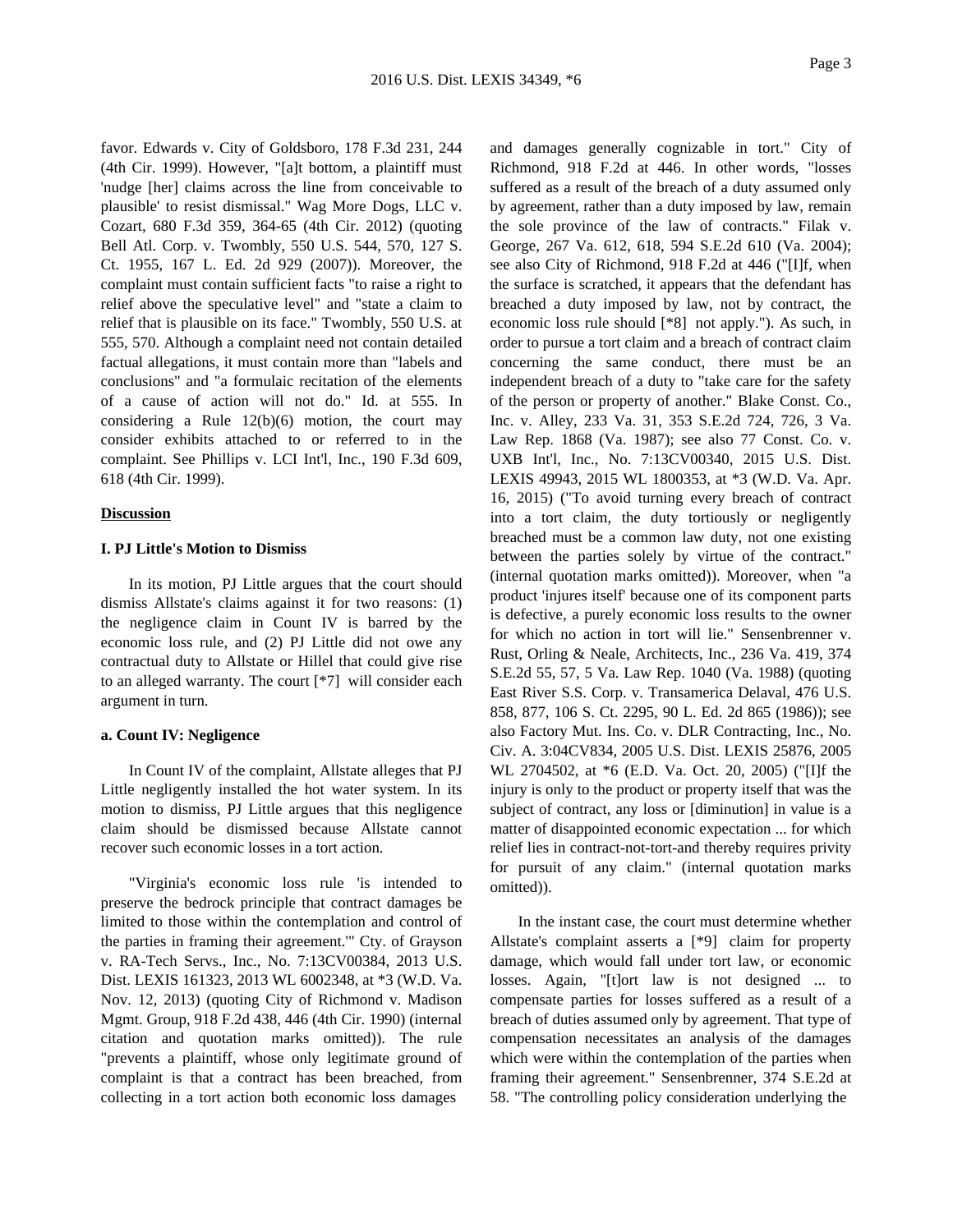law of contracts is the protection of expectations bargained for." Id. As such, the court must first decide whether Allstate has sufficiently pled that PJ Little's breach involved duties outside ones assumed under the contract, and then whether the damages sought in the complaint include harm to property that was not subject to the agreement between the parties. See USAA Prop. & Cas. Ins. Co. v. Armstrong Air Conditioning, Inc., No. 221686, 2004 Va. Cir. LEXIS 390, 2004 WL 2331290, at \*1 (Va. Cir. Ct. Sept. 3, 2004) (finding that an oil burning furnace installed in an existing residence did not "injure itself ... but rather injured other property, not the subject of the oil burning furnace contract," after the home was destroyed by a fire allegedly caused by the defectively installed furnace).

The court finds Sensenbrenner to be instructive for making this determination. In that case, the homeowners entered into a contract [\*10] with a building company for the design and construction of a new home, which included an enclosed swimming pool. 374 S.E.2d at 421. The building company then hired an architect to design the construction plans and a subcontractor to install the pool. Id. at 422. The homeowners alleged that, due to negligent design and construction, the pool caused water pipes to break, which then eroded and cracked the foundation of the house. Id. The Supreme Court of Virginia found that the homeowners alleged nothing more than "disappointed economic expectations." Id. at 425. The Court noted that the plaintiffs contracted for the purchase of a package, which included "land, design services, and construction of a dwelling." Id. The Court further provided that "[t]he package is alleged to have been defective" as "one or more of its component parts was sufficiently substandard as to cause damage to the other parts." Id. Therefore, the Court held that such damages were purely economic losses, for which the law of contracts provided the sole remedy. Id.

Here, the court first concludes that Allstate's factual allegations simply do not to show that PJ Little breached any duty imposed by law. Recovery in tort is only available when there is a breach [\*11] of a duty to "take care for the safety of the person or property of another." Blake, 353 S.E.2d at 726. The complaint contains no allegations sufficient to demonstrate that PJ Little breached such duty. Filak, 267 Va. at 619 (noting that "whatever duties [the defendant] may have assumed arise solely from the parties' alleged contract"). Moreover, the court believes that the damages sought in the complaint

are simply economic losses that are not recoverable through a tort claim. PJ Little argues that Count IV of Allstate's complaint alleges nothing more than disappointed economic expectations. The court is constrained to agree. According to the complaint, Hillel contracted with Structures for the construction of a new property. The court believes that the hot water system was a component of that package. Much the same as the plaintiffs in Sensenbrenner, Allstate, as subrogee of Hillel, alleges that the hot water system failed and damaged the other parts of the package, i.e., the Property itself. In other words, Allstate seeks recovery for damages to the Property, which was the subject of the contract between Hillel and Structures. See Sensenbrenner, 374 S.E.2d at 425 ("The effect of the failure of the substandard parts to meet the bargained-for level of quality [\*12] was to cause a diminution in the value of the whole, measured by the cost of repair."). Finally, the court believes that the instant case is distinguishable from those cited by Allstate, as those cases involved contracts that covered the installation of equipment within an existing building. See AIU Ins. Co. v. Omega Flex, Inc., No. 3:11-cv-00023, 2011 U.S. Dist. LEXIS 61302, 2011 WL 2295270, at \*5 (W.D. Va. Jun. 9, 2011) ("Defendant in the instant case manufactured a product that was utilized during the renovation of a home."); see also Armstrong Air Conditioning, 2004 Va. Cir. LEXIS 390, 2004 WL 2331290, at \*1 ("[The plaintiffs] owned their home when a defectively manufactured or defectively installed oil burning furnace was sold and installed by another defendant ... in their residence."). In such cases, it is clear that the contract between the parties did not encompass construction of the entire building itself, and, therefore, damages to the building were properly considered to be "property damages" outside the scope of the contract. Therefore, the court will grant PJ Little's motion to dismiss in part as to the damages to the Property itself but will deny the motion as to the damages to personal property stored inside the Property.<sup>1</sup> Accordingly, Count IV may only proceed as a negligence claim for damages to personal property. [\*13]

> 1 When there is property damage and economic losses, the economic loss rule does not preclude recovery "if damages other than for economic losses are being sought, e.g., damage to property not subject of the contract." Factory Mut. Ins. Co., 2005 U.S. Dist. LEXIS 25876, 2005 WL 2704502, at \*6. Because the complaint alleges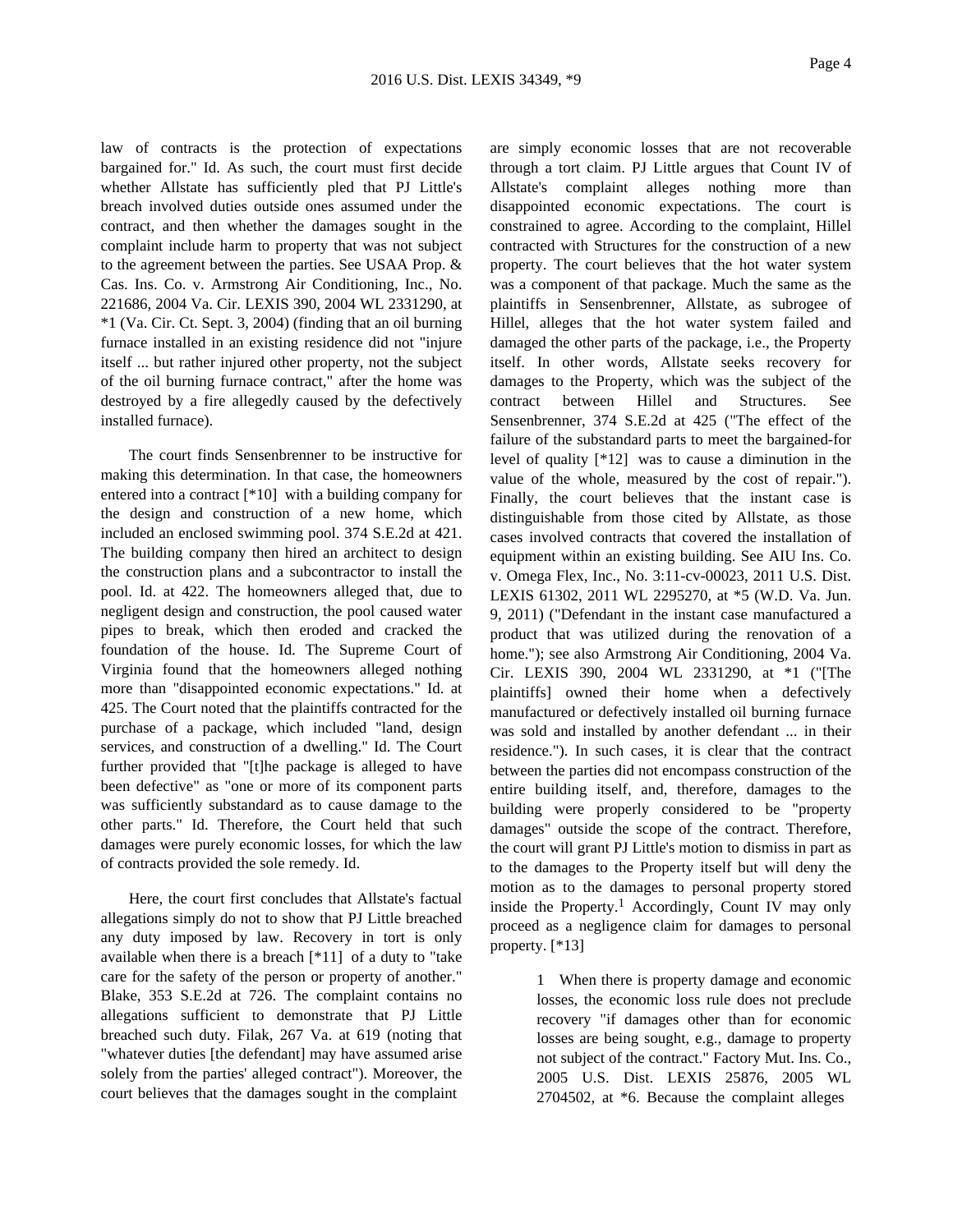sufficient facts to show that the personal property located within the Property was not within the scope of the contract for the design and construction of the Property, it may be considered property damages to support an independent negligence claim against PJ Little. The court notes that, during the hearing on the motion to dismiss, PJ Little appeared to concede that such claim may go forward.

# **b. Count V: Breach of Warranty**

In Count V of the complaint, Allstate alleges that PJ Little breached its express and implied warranties because it did not perform its services in a "good, safe, and workmanlike manner, free from defects and in accordance with all applicable codes and standards." Compl. ¶ 33. In its motion to dismiss, PJ Little argues that this claim should be dismissed because neither Hillel nor Allstate had a contract with it.

In Virginia, "[t]here can be no warranty unless the parties intended to warrant, that is to say, in the contract of [\*14] warranty there must be an agreement of the minds of the contracting parties as in all other contracts[.]" Reese v. Bates, 94 Va. 321, 26 S.E. 865, 868 (Va. 1897). There is no dispute that neither Hillel nor Allstate entered into a contract with PJ Little. However, "[a] person's right to sue as a third-party beneficiary of a contract is governed by [Virginia] Code § 55-22." Aetna Cas. & Sur. Co. v. Fireguard Corp., 249 Va. 209, 455 S.E.2d 229, 231 (Va. 1995). That statute provides that "[i]f a covenant or promise be made for the benefit, in whole or in part, of a person with whom it is not made ... such person, whether named in the instrument or not, may maintain in his own name any action thereon which he might maintain in case it had been made with him only[.]" Va. Code Ann. § 55-22. In order to maintain such action, the third party need not be named in the contract but must show that "the contracting parties clearly and definitely intended to confer a benefit upon him." Fireguard Corp., 455 S.E.2d at 232. Moreover, in Virginia, there is an implied warranty in every construction contract that the work will be performed in a "reasonably good and workmanlike manner and when completed shall be reasonably fit for the intended purpose." Mann v. Clowser, 190 Va. 887, 59 S.E.2d 78, 84 (Va. 1950).

In this case, Allstate argues that Hillel was the third party beneficiary to the contract between Structures and

PJ Little. The court is constrained to [\*15] agree. The subcontract provides that "[a]ll work covered by the Subcontract done at a Project site ... shall be at the risk of the Subcontractor alone." Def.'s Reply to Pl.'s Memo. In Opp. to Mot. to Dismiss Ex. 1, Docket No. 39-1 § 11.2. In addition, PJ Little also agreed to indemnify both Structures and the "Owner" from any and all liability, costs, expenses, attorney's fees, and damages that may result from having to pay certain liens, taxes, fees, wages, and other costs related to PJ Little's work. Id. § 11.1. In the subcontract, the "Owner" is defined as "any Person or its Affiliate and their assigns that engages the Contractor for a Project." Id. § 1.5. The court believes that the contract is unambiguous in that the owner of the Property was intended to benefit from the agreement through this indemnification clause. See Fireguard Corp., 455 S.E.2d at 232 (finding that the contracting parties "clearly and definitely intended to confer a benefit upon the 'Owner' of the project" based on the indemnification clause). The court also finds that Hillel is indisputably the "Owner" under the subcontract, as the party who engaged Structures for the project, and that the contract does not identify any other entity as the "Owner." Finally, the [\*16] Fourth Circuit has found that in a situation where "a property owner retains a contractor to complete a project, and the contractor hires subcontractors to assist in performing the contractor's work ... the sole intended beneficiaries of such contract are the property owner and the contractor." BIS Computer Solutions, Inc. v. City of Richmond, 122 F. App'x 608, 612 (4th Cir. 2005).

In its reply brief, PJ Little argues that § 11.2 of the subcontract is invalid under Virginia law, and, thus, Hillel cannot be a third party beneficiary by virtue of that language. Virginia law provides that, in any contract relating to the construction of a building, a provision "by which the contractor performing such work purports to indemnify or hold harmless another party to the contract against liability for damages arising out of bodily injury to persons or damage to property suffered in the course of performance of the contract, caused by or resulting solely from the negligence of such other party" is void and unenforceable. Va. Code Ann. § 11-4.1. This statute is an exception to the general public policy of Virginia, which allows parties broad freedom to contract. RSC Equip. Rental, Inc. v. Cincinnati Ins. Co., 54 F. Supp. 3d 480, 485 (W.D. Va. 2014). As such, it must be construed narrowly. Id. However, "the unambiguous language of Code § 11-4.1 requires [the Court] to look to the contract containing the [\*17] provision, not the circumstances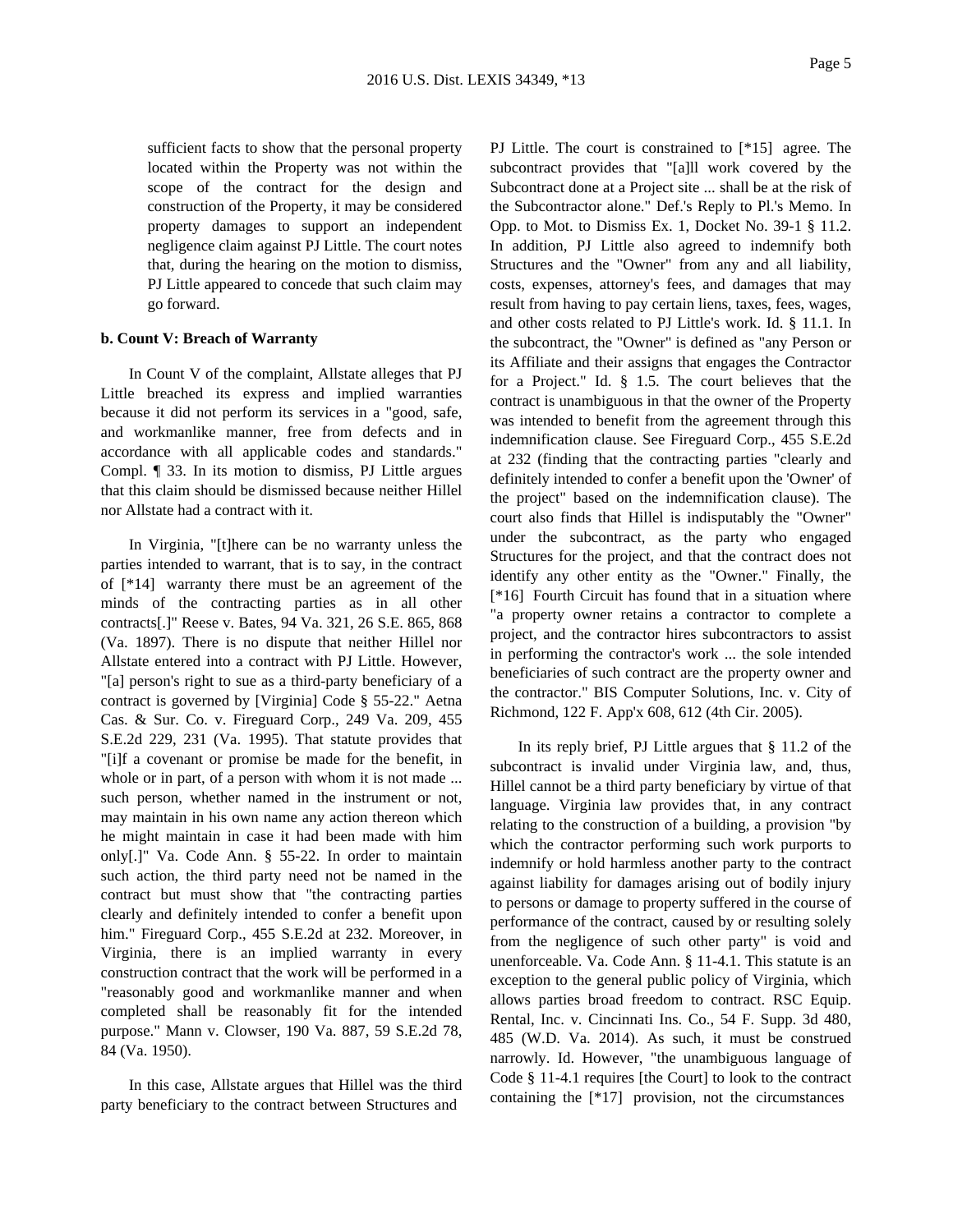from which the claim for indemnification arose, to determine whether an indemnification provision violates Code § 11-4.1." Uniwest Constr., Inc. v. Amtech Elevator Servs., Inc., 280 Va. 428, 699 S.E.2d 223, 230 (Va. 2010)

In the instant case, it is indisputable that the subcontract between Structures and PJ Little related to the construction of a building. The disputed language in the subcontract provides that the "Subcontractor agrees to save, indemnify and hold Contractor harmless against any and all liability, claims, judgments, or demands, ... including losses arising from indemnitee's own negligence, active or passive[.]" Def.'s Reply to Pl.'s Memo. In Opp. to Mot. to Dismiss Ex. 1, Docket No. 39-1 § 11.2. The court believes that the plain language in this provision clearly requires PJ Little to indemnify Structures, even for claims arising solely from Structures' own negligence. Because Virginia law "voids any provision that reaches damage caused by the negligence of the indemnitee, even if the damage does not result solely from the negligence of the indemnitee[,]" the court concludes that this language in the subcontract conflicts with the public policy expressed in § 11-4.1 and is void. Uniwest Const., Inc., 699 S.E.2d at 230.

Even though the court concludes that this provision in the indemnification [\*18] clause is void under Virginia law, the court still finds that Allstate has provided sufficient facts to show that it is an intended beneficiary of the subcontract based on other, valid provisions of the agreement. For example, the court notes that § 11.1 of the subcontract provides that PJ Little will indemnify the "Owner" for certain fees and costs that relate to its work. As such, the court believes that Allstate, as subrogee of Hillel, has sufficiently pled that it was an intended third party beneficiary of the subcontract, so as to withstand a motion to dismiss. In sum, the court concludes that Allstate has sufficiently stated a claim for breach of an implied warranty found in all construction contracts in Virginia.2 See Wal-Mart Stores, Inc. v. J.A. Fielden Co., Inc., 440 F. Supp. 2d 523, 527-28 (W.D. Va. 2006) (denying motion to dismiss claim of breach of implied warranty because there was sufficient information in the complaint to show that plaintiff was a third party beneficiary, and Virginia law recognizes an implied warranty in the context of construction contracts). Therefore, PJ Little's motion to dismiss will be granted for PJ Little's claim of breach of express warranty but will be denied for its claim of breach of an implied warranty. Accordingly, Count V

may only [\*19] proceed as a claim for breach of an implied warranty.

> 2 To the extent that Allstate asserts a claim of breach of express warranty under Count V, the court finds that Allstate failed to identify in its complaint any express warranty that PJ Little allegedly made to Hillel. Therefore, the court concludes that the complaint does not contain sufficient facts to support a claim of breach of express warranty and will grant PJ Little's motion with respect to the claim of express warranty. Accordingly, Count V may only proceed as a claim for breach of an implied warranty.

# **II. CMC Supply's Motion to Dismiss**

CMC Supply moves for dismissal of PJ Little's claims against it because (1) the third-party complaint fails to state a claim for derivative liability, and (2) its inclusion in the case will not promote judicial economy and will prejudice the existing parties.

Rule 14 of the Federal Rules of Civil Procedure allows a defending party to implead a third party "who is or may be liable to it for all or part of the claim against it." Fed. R. Civ. P. 14(a)(1). However, under this rule, "a third-party defendant may not be impleaded merely because he may be liable to the plaintiff." Owen Equip. & Erection Co. v. Kroger, 437 U.S. 365 368 n.3, 98 S. Ct. 2396, 57 L. Ed. 2d 274 (1978) (emphasis in original). As such, "[d]erivative liability is central to the operation of Rule 14," and the rule [\*20] may not be used to bring in matters that merely have "some relationship to the original action." Watergate Landmark Condo. Unit Owners' Ass'n v. Wiss, Janey, Elstner Assocs., Inc., 117 F.R.D. 576 (E.D. Va. 1987); see also E.I. DuPont de Nemours & Co. v. Kolon Indus., Inc., 688 F. Supp. 2d 443, 464 (E.D. Va. 2009) ("It is not sufficient that the third-party claim is a related claim."). In other words, a third-party complaint is only appropriate in cases "where a proposed third-party plaintiff says, in effect, 'If I am liable to plaintiff, then my liability is only technical or secondary or partial, and the third-party defendant is derivatively liable and must reimburse me for all or part ... of anything I must pay plaintiff.'" Id. at 578. "The court is afforded broad discretion to dismiss a third-party complaint filed under Rule 14(a)." United States v. Savoy Senior Housing Corp., No. 6:06CV031, 2008 U.S. Dist. LEXIS 17850, 2008 WL 631161, at \*1 (W.D. Va. Mar. 6, 2008).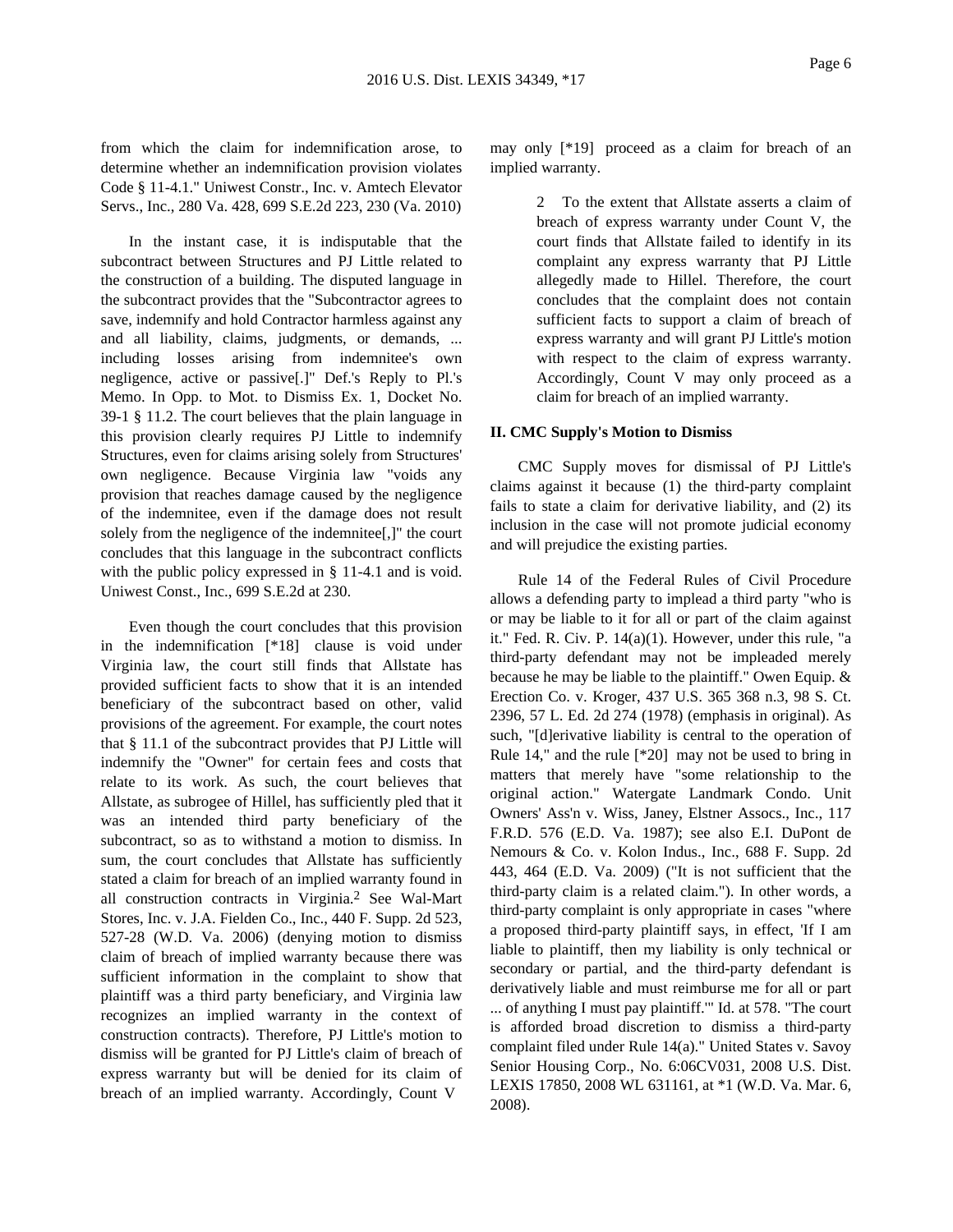In this case, CMC Supply contends that PJ Little's third-party complaint fails to establish derivative liability in order to satisfy Rule 14. Specifically, it notes that the third party complaint simply contends that CMC Supply is liable to Hillel for its damages because it manufactured an allegedly defective connector. In the third party complaint, PJ Little asserts that "CMC Supply sold the [connector] to PJ Little," and that the connector had a "defect that was not discoverable by reasonable inspection." Third-Party [\*21] Compl. ¶ 10. Moreover, PJ Little argues that "the [connector] failed on or about June 17, 2013 causing water damage for which Allstate and Structures seek recovery of at least \$183,261.97 from PJ Little." Id. ¶ 11. Finally, PJ Little contends that "[a] merchantable, conforming ... [connector] would not have failed under the same circumstances." Id. ¶ 12. As such, PJ Little urges that, if it is liable to any party for damages resulting from its use of the connector, such damages were proximately caused by CMC Supply's sale of a defective connector.

The court believes that the third-party complaint is inappropriate under Rule 14 because "the acts which are involved in the main claim are separate and distinct from the acts alleged to [have] given rise to the third party claim." Watergate, 117 F.R.D. at 579. In the complaint, Allstate claims that the incident "was the result of defendants' improper selection, use and application of the Connector." Compl. ¶ 14. Specifically, Allstate's theory of the case is that either Structures or PJ Little is liable for installing a connector that was not equipped to handle the high temperatures in the hot water system. Allstate does not allege in the complaint that the connector itself [\*22] was defective. Although PJ Little does not explicitly allege in its third-party complaint that CMC Supply is solely liable to Allstate, it does argue that CMC Supply's sale of the defective connector proximately caused the damages to the Property. This is a variant of the "it's him, not me" argument because, if PJ Little's claims are taken as true, then PJ Little would be wholly or partly excused from the claims asserted by Allstate. Kohl's Dep't Stores, Inc. v. Target Stores, Inc., 214 F.R.D. 406, 413 (E.D. Va. 2003) (dismissing third-party complaint where the third-party plaintiff alleged that the third-party defendant's actions "caused at least part, and perhaps all, of the damage"). The court believes that this allegation involves a question of whether CMC Supply is liable to Allstate because the claims in the complaint and the third-party complaint are factually distinct. See E.I. DuPont de Nemours & Co., 688 F. Supp. 2d at 463

(dismissing third-party complaint because the third-party plaintiff "has [pled] an entirely different factual predicate from that which was asserted in the original Complaint"). In addition, PJ Little's claim against CMC Supply is not dependent on Allstate's claim against PJ Little, as both claims are inconsistent. See Watergate, 117 F.R.D. at 577 (finding that the third-party complaint, which contained a claim for [\*23] negligence, was improper as negligence was not alleged in the complaint's main claim, and, therefore, such claim was independent of the outcome of the main claim). In other words, if Allstate succeeds in proving that PJ Little failed to properly install the connector in the hot water system, such claim does little to support PJ Little's claim against CMC Supply that the connector was defective. Finally, PJ Little has not shown in the third-party complaint that the parties were "joint tortfeasors" or that it has a "right to indemnity or contribution" from CMC Supply if were held liable to Allstate. Robbins v. Yamaha Motor Corp., U.S.A., 98 F.R.D. 36, 37 (M.D. Pa. 1983). Therefore, the court believes that PJ Little's claim against CMC Supply is not derivative of Allstate's claims against PJ Little in the complaint.3

> 3 PJ Little alleges, however, that discovery may reveal that the defective connector was the sole cause of the damage to the Property. The court concludes that this argument does not save the third-party complaint as it still fails to show derivative liability. See Watergate, 117 F.R.D. at 578 (dismissing third-party complaint even though "further factual development may suggest that the [third-party defendant's] repair work, as [the third-party plaintiff] alleges, was the [\*24] sole cause of the problem").

Allstate chose to phrase the dispositive question for this case as whether the connector was properly installed or selected, not whether it was properly manufactured. See Compl. ¶ 14 ("The incident was the result of defendants' improper selection, use and application of the [c]onnector."). Consequently, the court also finds that judicial economy and fairness are maximized by dismissing the third-party complaint. See Johnson v. M.I. Windows & Doors, Inc., No. 2:11-CV-0167, 2012 U.S. Dist. LEXIS 39811, 2012 WL 1015798, at \*4 (D.S.C. Mar. 23, 2012) (finding that severing the main complaint from the third-party complaint was proper under Rule 14 and served judicial economy as the parties envisioned impleading numerous third-party defendants).